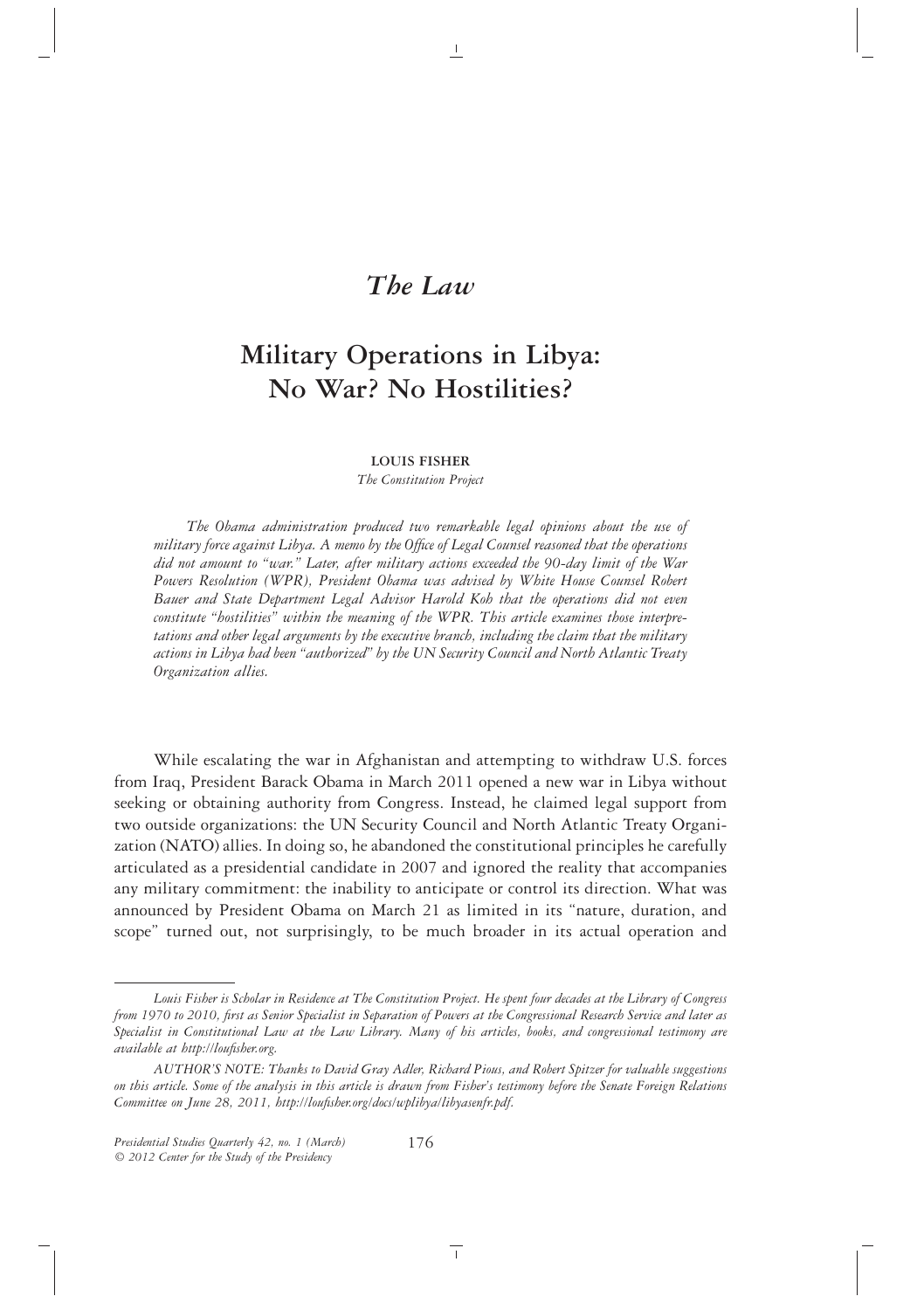purpose (U.S. White House 2011a). The decision to act unilaterally without seeking congressional authority eventually forced the administration to adopt legal interpretations that were not only strained, but in several cases incredulous. Weak or not, those legal precedents are likely to broaden presidential power for future military actions.

#### **Constitutional Principles**

During his presidential campaign, Obama was asked by *Boston Globe* reporter Charlie Savage for his position on several constitutional questions. He was asked under what circumstances a president had constitutional authority to bomb Iran without seeking a use-of-force authorization from Congress. The question was aimed specifically at the strategic bombing of suspected nuclear sites in Iran that did not involve an "imminent" threat. Obama replied, "The President does not have power under the Constitution to unilaterally authorize a military attack in a situation that does not involve stopping an actual or imminent threat to the nation." He added that the president, as Commander in Chief, "does have a duty to protect and defend the United States. In instances of self-defense, the President would be within his constitutional authority to act before advising Congress or seeking its consent. History has shown us time and again, however, that military action is most successful when it is authorized and supported by the Legislative branch. It is always preferable to have informed consent of Congress prior to any military action" (Obama 2007).

A different picture of the war power appears in President Obama's December 10, 2009, speech in Oslo while accepting the Nobel Speech Prize. He spoke of the concept of a "just war," particularly when waged "as a last resort or in self-defense; if the force used is proportional; and if, whenever possible, civilians are spared from violence." There was no element of self-defense with military actions against Libya, which did not present any "actual or imminent threat" to the United States. In Oslo, Obama also defended the use of force "on humanitarian grounds, as it was in the Balkans, or in other places that have been scarred by war" (U.S. White House 2009, 3).

### **Initiating Military Force in Libya**

Steps toward military action against Libya began with the decision of the Security Council on March 17, 2011, to pass Resolution 1973. After expressing its earlier concern about the escalation of violence and heavy civilian casualties in Libya, it established a ban on "all flights in the airspace of the Libyan Arab Jamahiriya in order to help protect civilians" (UN Security Council 2011, para. 6). Of course the ban did not apply to "all" flights. It covered only those by the Libyan government. Military flights by coalition forces would be necessary to enforce the ban by bombing air defense systems and other targets. Resolution 1973 authorized member states "to take all necessary measures . . . to protect civilians and civilian populated areas under threat of attack in the Libyan Arab Jamahiriya, including Benghazi, while excluding a foreign occupation force of any form

 $\overline{+}$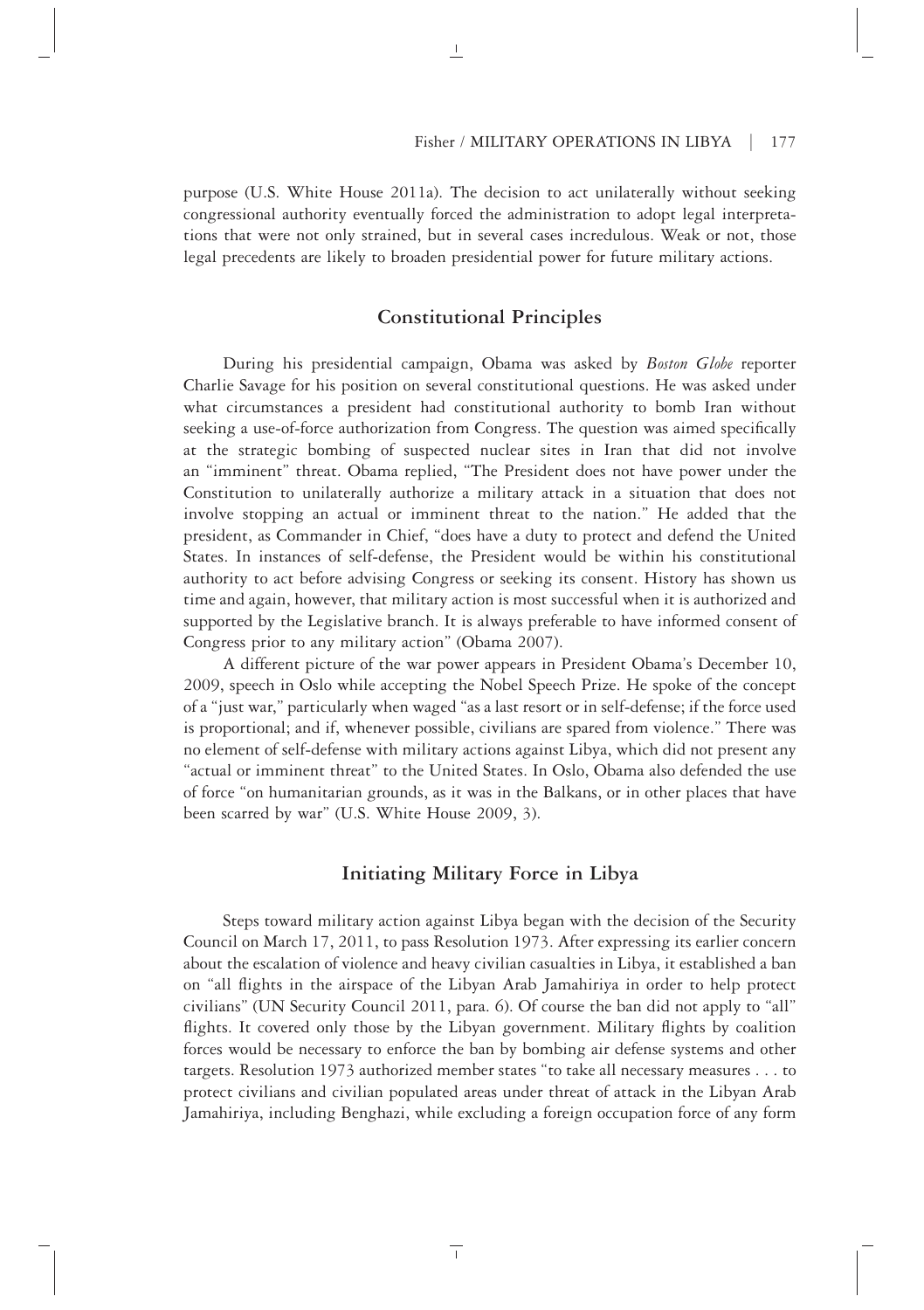on any part of Libyan territory" (UN Security Council 2011, para. 4). "All necessary measures" are diplomatic code words for military force.

 $\bot$ 

Passage of Resolution 1973 came only after the Arab League had agreed to support a no-fly zone over Libya (DeYoung and Lynch 2011, A1, A6). By the time of the March 17 action, "at least two Arab governments appeared ready to participate in enforcing a no-fly zone," according to officials from the Obama administration (Wilson and Warrick 2011, A1, A11). This development persuaded Russia and China, prepared to veto the resolution, to abstain. So did Germany, India, and Brazil. The full reasons for these abstentions may never be known. Russia and China might have welcomed the United States and NATO getting bogged down in another costly, misguided war. Once military action began and the Arab League watched the intensity and destructive force of the bombings, it "voiced concern about civilian deaths" from collateral damage (Fina and Jaffe 2011, A1). Amr Moussa, Secretary General of the 22-member Arab League, remarked, "What is happening in Libya differs from the aim of imposing a no-fly zone, and what we want is the protection of civilians and not the bombardment of more civilians" (Fina and Jaffe 2011, A11).

On March 21, 2011, President Obama notified Congress that, two days earlier at 3 p.m. Eastern Daylight Time, U.S. forces "at my direction" commenced military operations against Libya "to assist an international effort authorized by the United Nations (U.N.) Security Council" (U.S. White House 2011a). His statement offered several details on the scope of military operations. Acting under Resolution 1973, coalition partners began a series of strikes against Libya's air defense systems and military airfields "for the purposes of preparing a no-fly zone." The strikes "will be limited in their nature, duration, and scope." U.S. military efforts were designed to be "discrete and focused" on American capabilities "to set the conditions for our European allies and Arab partners to carry out the measures authorized by the U.N. Security Council Resolution."

Expectations and plans about the military action on Libya began to shift, week by week. On March 21, President Obama announced at a news conference: "It is U.S. policy that Qaddafi needs to go" (Bumiller and Fahim 2011, A1, A11). The initial no-fly zone policy supported by the Security Council now included the element of regime change. Initially, General Carter F. Ham, in charge of the coalition effort, stated that the United States was not working with the rebels: "Our mission is not to support any opposition forces" (Bumiller and Fahim 2011, A11). Allied bombing operations in Libya soon proceeded to do precisely that. On April 21, the Pentagon announced that President Obama had authorized the use of armed Predator drones against Qaddafi forces (Kirkpatrick and Shanker 2011, A9). On April 25, NATO directed two bombs into a residential and military complex used by Qaddafi in central Tripoli (Denyer and Fadel 2011, A9). On May 5, the Obama administration announced that it had begun efforts to release some of the more than \$30 billion in assets it had seized from Libya and divert the money to Libyan rebels. Secretary of State Hillary Clinton said that the administration would ask Congress for legislative authority to shift some of the frozen assets to help the Libyan people, including assistance to the rebels (Myers and Donadio 2011, A9; Sheridan 2011, A8).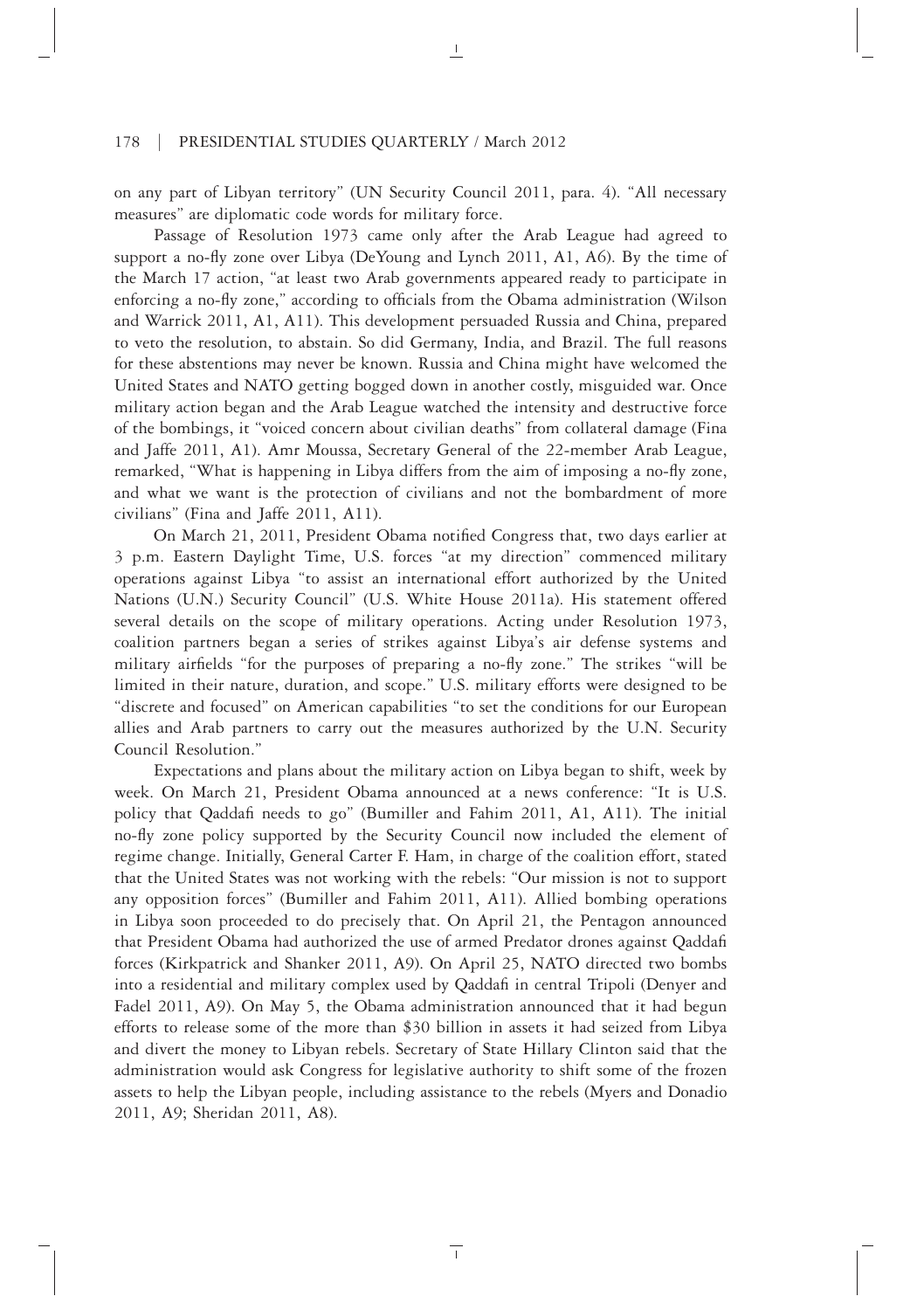## **"Authorization" from the Security Council**

President Obama and his legal advisors repeatedly stated that he received "authorization" from the UN Security Council to conduct military operations in Libya. His March 21 notice informed Congress that U.S. military forces commenced military initiatives in Libya as "authorized by the United Nations (U.N.) Security Council" (U.S. White House 2011a). His administration regularly spoke of "authorization" received from the Security Council. Previous presidents also claimed "authorization" from the Security Council to use military force without coming to Congress: Truman in Korea, Bush I in Iraq, and Clinton in Haiti and Bosnia. As I have explained in earlier studies, it is legally and constitutionally impermissible to transfer the powers of Congress to an international (UN) or regional (NATO) body (Fisher 1995, 1997, 2011a). The president and the Senate through the treaty process may not eliminate power vested in the House of Representatives and the Senate by Article I of the U.S. Constitution. Treaties may not amend the Constitution.

In a May 20 letter to Congress, President Obama spoke again about "authorization by the United Nations Security Council." He said that congressional action supporting the military action in Libya "would underline the U.S. commitment to this remarkable international effort." Moreover, a resolution by Congress "is also important in the context of our constitutional framework, as it would demonstrate a unity of purpose among the political branches on this important national security matter. It has always been my view that it is better to take military action, even in limited actions such as this, with Congressional engagement, consultation, and support" (U.S. White House 2011c, 2). If that had always been Obama's view, it was his constitutional obligation to come to Congress in February to seek legislative authorization.

## **"Authorization" from NATO**

On March 28, in an address to the nation, President Obama announced that after U.S. military operations had been carried out against Libyan troops and air defenses, he would "transfer responsibilities to our allies and partners." NATO "has taken command of the enforcement of the arms embargo and the no-fly zone" (U.S. White House 2011b, 2). Two days earlier, State Department Legal Advisor Harold Koh spoke of this so-called transfer to NATO: "All 28 allies have also now authorized military authorities to develop an operations plan for NATO to take on the broader civilian protection mission under Resolution 1973" (Koh 2011, 2). The May 20 letter from President Obama to Congress explained that by April 4 "the United States had transferred responsibility for the military operations in Libya to the North Atlantic Treaty Organization (NATO) and the U.S. involvement has assumed a supporting role in the coalition's efforts" (U.S. White House 2011c, 1).

Nothing in these or any other communications from the administration could identify a credible source of authorization from NATO for military operations. Like the UN Charter, NATO was created by treaty. The president and the Senate through the treaty process may not shift the Article I authorizing function from Congress to outside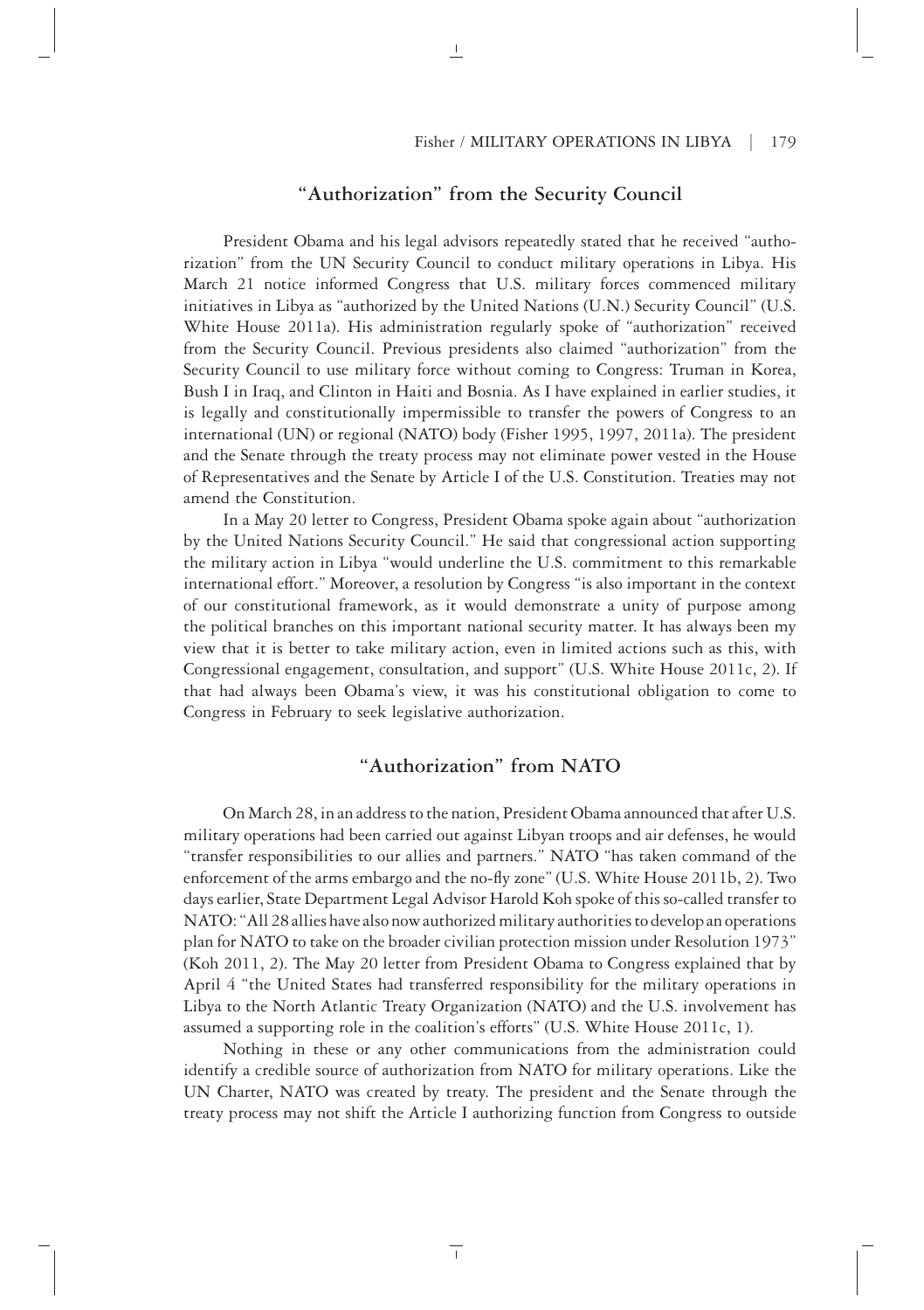bodies, whether the Security Council or NATO. Section 8 of the War Powers Resolution specifically states that authority to introduce U.S. armed forces into hostilities or into situations wherein involvement in hostilities is clearly indicated by the circumstances "shall not be inferred... from any treaty heretofore or hereafter ratified unless such treaty is implemented by legislation specifically authorizing the introduction of United States Armed Forces into hostilities or into such situations and stating that it is intended to constitute specific statutory authorization within the meaning of this joint resolution" (87 Stat. 555, 558, sec. 8(a)(2)). The authorizing body is always Congress, not the Security Council or NATO.

 $\bot$ 

## **Were Military Operations in Libya a "War"?**

The Obama administration made repeated efforts to interpret words beyond their ordinary and plain meaning. In an April 1 memo, the Office of Legal Counsel (OLC) reasoned that "a planned military engagement that constitutes a 'war' within the meaning of the Declaration of War Clause may require prior congressional authorization." But it decided that the determination of what "constitutes a 'war' for constitutional purposes" requires a "fact-specific assessment of the 'anticipated nature, scope, and duration' of the planned military operations." The internal quotes appear in a previous OLC opinion. Meeting the standard of "war" is satisfied "only by prolonged and substantial military engagements, typically involving exposure of U.S. military personnel to significant risk over a significant period" (U.S. Justice Department 2011, 8). The War Powers Resolution does not speak of "risk." It speaks of *hostilities*.

Under OLC's analysis, it concluded that the operations in Libya did not meet the administration's definitionof "war." IfU.S. casualties can be keptlow—nomatter the extent of physical destruction to another nation andloss oflife—war toOLCwould not existwithin the meaning of the Constitution. If another nation sent missiles into New York City or Washington, DC, and did not suffer significant casualties, would we call it war? Obviously we would. When Pearl Harbor was attacked on December 7, 1941, the United States immediately knew it was at war regardless of the extent of military losses by Japan.

#### **Were There "Hostilities" in Libya?**

By early June 2011, U.S. military actions in Libya had exceeded the 60-day clock of the War Powers Resolution. Under the terms of that statute, presidents who engage in military hostilities for up to 60 days without congressional authorization must begin withdrawing troops and complete that step within the next 30 days. As explained during debate in the House of Representatives on June 3, 2011: "The 60-day authorization deadline expired on May 20, and the 30-day withdrawal deadline expires on June 19" (U.S. Congress 2011a, H3991). Those statutory deadlines prompted the House to pass House Resolution 292. Section 1(1) provided, "The President has failed to provide Congress with a compelling rationale based upon United States national security interests for current United States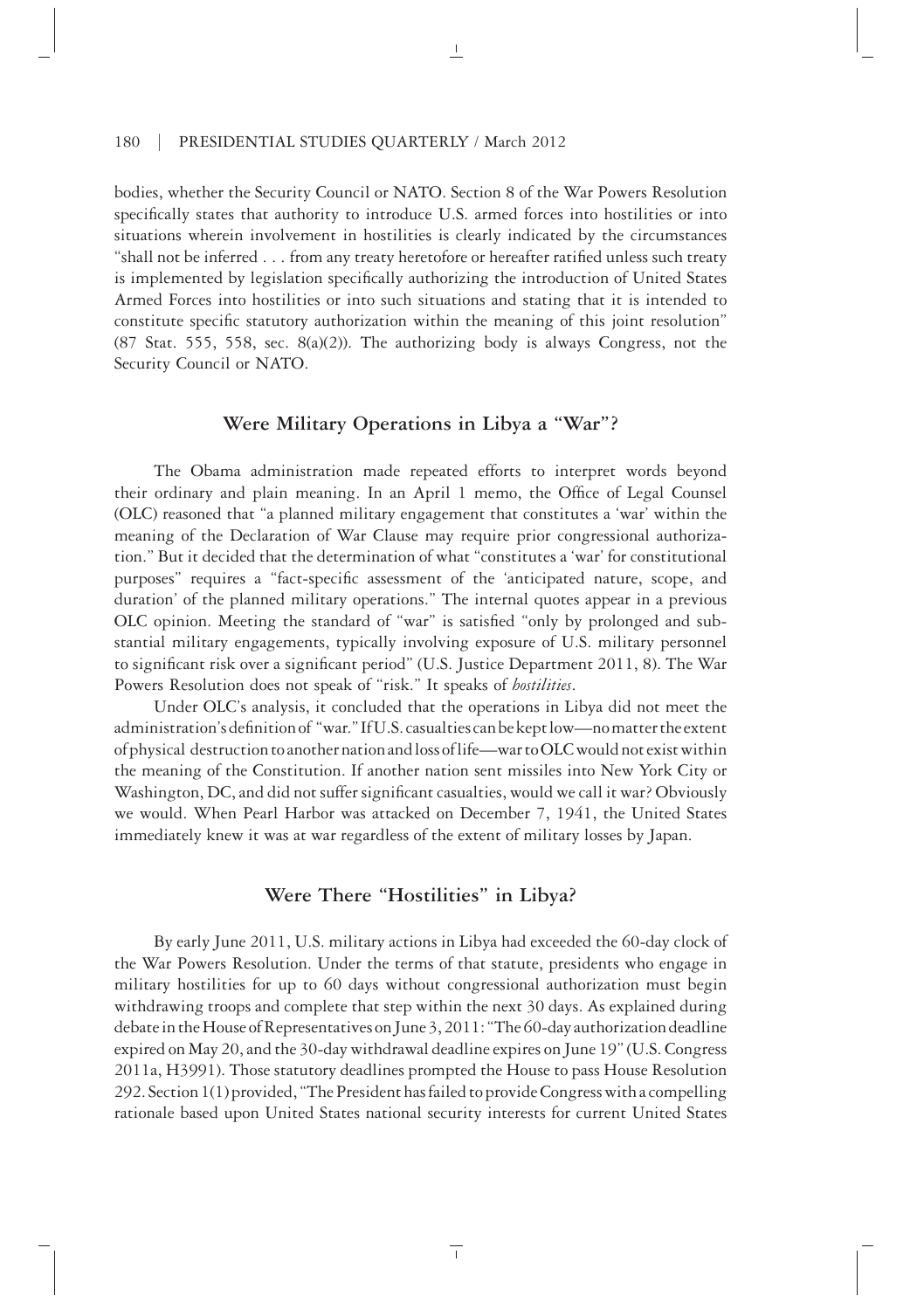military activities regarding Libya." Section 3 directed President Obama to submit a report to the House within 14 days describing the national security interests in Libya, including the "President'sjustificationfor not seeking authorization byCongressfor the use ofmilitary force in Libya." The resolution passed by a vote of 268 to 145.

In response to this resolution, the Obama administration on June 15 submitted a 32-page report to the House. A section on legal analysis examined the constitutional basis for military actions in Libya. The opening sentence stated, "Given the important U.S. interests served by U.S. military operations in Libya and the limited nature, scope and duration of the anticipated actions, the President had constitutional authority, as Commander in Chief and Chief Executive and pursuant to his foreign affairs powers, to direct such limited military operations abroad" (U.S. White House 2011d, 25). The administration thus concluded that Obama had independent constitutional authority to conduct the military operations and was not required to seek or obtain congressional authority. The administration chose not to challenge the constitutionality of the War Powers Resolution. Instead, the "President is of the view that the current U.S. military operations in Libya are consistent with the War Powers Resolution and do not under that law require further congressional authorization, because U.S. military operations are distinct from the kind of 'hostilities' contemplated by the Resolution's 60 day termination provision" (U.S. White House 2011d, 25)

Several issues of interest appear in this sentence. First, it speaks of no need for "further congressional authorization." *Further*? There had been no congressional authorization at all for the Libyan military action. Second, the administration interpreted the word "hostilities" in the War Powers Resolution to mean that hostilities did not exist with the U.S. military effort in Libya:

U.S. forces are playing a constrained and supporting role in a multinational coalition, whose operations are both legitimated by and limited to the terms of a United Nations Security Council Resolution that authorizes the use of force solely to protect civilians and civilian populated areas under attack or threat of attack and to enforce a no-fly zone and an arms embargo. U.S. operations do not involve sustained fighting or active exchanges of fire with hostile forces, nor do they involve the presence of U.S. ground troops, U.S. casualties or a serious threat thereof, or any significant chance of escalation into a conflict characterized by those factors. (U.S. White House 2011d, 25)

This interpretation is unpersuasive. It ignores the political context under which the War Powers Resolution was debated and enacted. Part of the momentum behind passage of the statute concerned the decision of the Nixon administration to bomb Cambodia (Eagleton 1974, 150-83). The massive U.S. air campaign did not involve "sustained fighting or active exchanges of fire with hostile forces," the presence of U.S. ground troops, or substantial U.S. casualties (U.S. White House 2011d, 25). Nevertheless, it was understood by all parties that the bombing constituted hostilities and helped prompt Congress to enact statutory restrictions on presidential power.

According to the analysis by the Obama administration, if the United States conducted military operations by bombing at 30,000 feet, launching Tomahawk missiles from ships in the Mediterranean, and using armed drones, there would be no "hostilities" in Libya (or anywhere else) under the terms of the War Powers Resolution, provided that

 $\bot$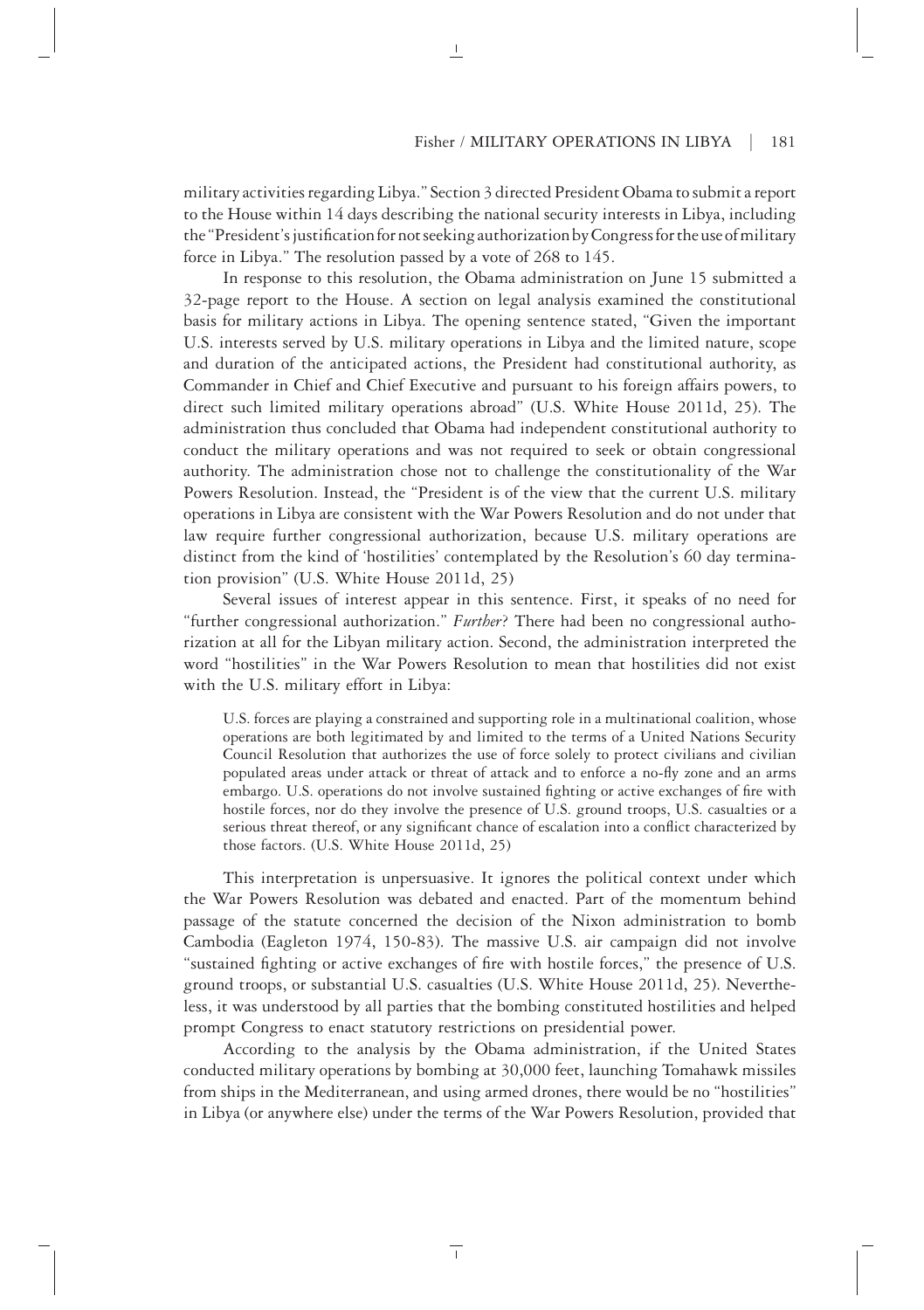U.S. casualties were minimal or nonexistent. Under that interpretation, a nation with superior military force could pulverize another country—including the use of nuclear weapons—and there would be neither hostilities nor war.

Although OLC in its April 1 memo offered a legal defense for President Obama's military actions in Libya, despite the lack of statutory authorization, it was later asked to argue that "hostilities" (as used in the War Powers Resolution) were absent in Libya. It refused to offer that conclusion. Similarly, the legal advisor in the Defense Department declined to say that no hostilities existed with the operations in Libya. Deprived of support from OLC and the Pentagon, President Obama received from White House Counsel Robert Bauer and State Department Legal Advisor Harold Koh supportive legal analysis (Savage 2011, A1). It would have been difficult for OLC to credibly justify this reasoning. Page 1 of its April 1 memo defended the "use of force" in Libya because President Obama "could reasonably determine that such use of force was in the national interest." OLC advised that prior congressional approval was not constitutionally required "to use military force" in the limited operations under consideration. Page 6 of the memo referred to the "destruction of Libyan military assets."

A newspaper story in June 2011 reported that the Pentagon was giving extra pay to U.S. troops assisting with military actions in Libya because they are serving in "imminent danger." The Defense Department decided two months earlier to pay an extra \$225 a month in "imminent danger pay" to service members who fly planes over Libya or serve on ships within 110 nautical miles of its shores. To authorize such pay, the Pentagon must decide that troops in those places are "subject to the threat of physical harm or imminent danger because of civil insurrection, civil war, terrorism or wartime conditions" (Farhenhold 2011, A8). Senator Richard Durbin (D-Ill.) noted that "hostilities by remote control are still hostilities." The Obama administration, he said, chose to kill with armed drones "what we would otherwise be killing with fighter planes" (Farhenhold 2011, A8).

Finally, nothing in the War Powers Resolution waives the 60-90 day limitation if military operations against another country are "limited" and there are few or limited U.S. casualties. Nothing in the statute waives the deadlines if the president is operating with the assistance of a UN resolution or the cooperation of NATO allies. In fact, section 8(a)(2) of the War Powers Resolution expressly states that authority to introduce U.S. troops into hostilities shall not be inferred from any treaty unless it is implemented by legislation that specifically authorizes the introduction of U.S. armed forces into hostilities. Congress did not in the UN Charter or the NATO treaty include any language that could be cited to authorize military actions against Libya. Any such reading would allow the president and the Senate through the treaty process to transfer the Article I powers of Congress to international and regional organizations.

### **Why Did Obama Report?**

Section 4 of the War Powers Resolution requires the president to report to Congress within 48 hours under very specific conditions: "In the absence of a declaration of war, in

 $\overline{+}$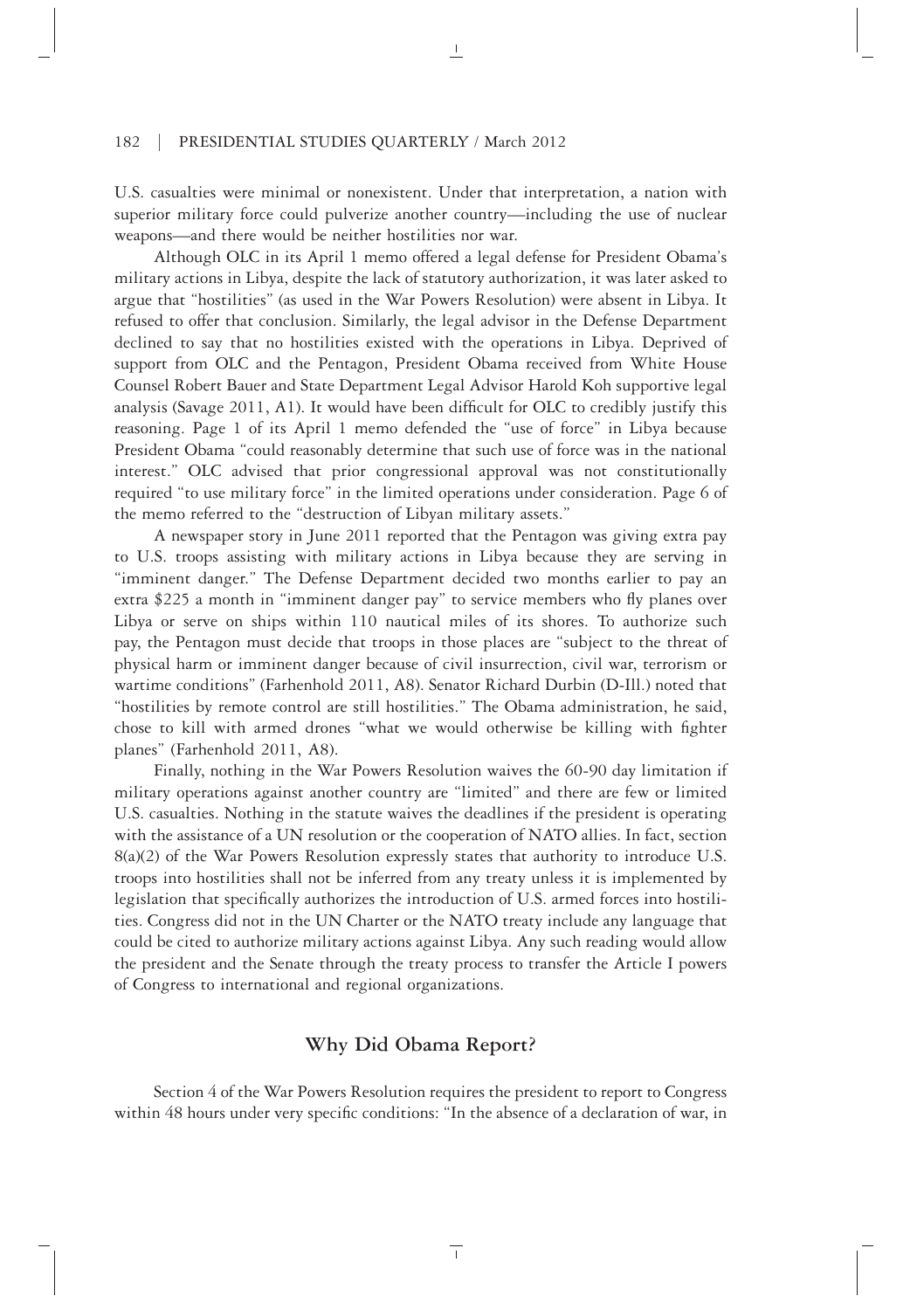any case in which United States Armed Forces are introduced—(1) into hostilities or into situations where imminent involvement in hostilities is clearly indicated by the circumstances; (2) into the territory, airspace or waters of a foreign nation, while equipped for combat, except for deployments which relate solely to supply, replacement, repair, or training of such forces; or (3) in numbers which substantially enlarge United States Armed Forces equipped for combat already located in a foreign nation."

If President Obama did not anticipate hostilities in sending U.S. forces to Libya, he had no obligation to report within the 48-hour deadline. Yet he did so. Through his public action he acknowledged hostilities orimminent hostilities. HisMarch 21letter to Congress reported that on March 19 he ordered U.S. military forces to commence operations in Libya. His letter concluded with these words: "I am providing this report as part of my efforts to keep the Congressfullyinformed, consistent with theWar Powers Resolution"(U.S.White House 2011a). It does not matter if he was reporting "consistent with" or in "compliance with" the War Powers Resolution. He was reporting, and in so doing he admitted the existence of hostilities, a fact that he and two advisors attempted to deny in June.

Did "hostilities" within the terms of the War Powers Resolution disappear because the United States decided to hand over to NATO allies the bulk of military attacks on Libya? The administration wrote to Speaker John Boehner on June 15, 2011, that "the United States supports NATO military operations pursuant to UNSCR 1973" (Boehner 2011, 1). No one could deny that NATO was engaged in "hostilities" against Libya. By its own words, the Obama administration admitted that it was at least *supporting* hostilities. Moreover, NATO is not a separate, autonomous organization. Its operations rely heavily on the United States for funding and military capacity. Efforts by the Obama administration to hide behind NATO as a means of denying the existence of hostilities lack credibility. Hostilities were present in mid-March when Obama initiated military action, continued in June when he attempted to deny hostilities, and continued at the end of September when I completed this article.

## **Dodging Reality**

Various administrations, eager to press the limits of presidential war power, seem to understand that they may not—legally and politically—use the words "war" or "hostilities." Apparently they recognize that using words in their normal sense, as understood by members of Congress, federal judges, and the general public, would acknowledge congressional preeminence. Other than repelling sudden attacks and protecting American lives overseas, presidents may not take the country from a state of peace to a state or war without seeking and obtaining statutory authority. To sidestep that constitutional principle, presidents have gone to great lengths to explain to Congress and the public that what they are doing is not what they are doing. When President Harry Truman went to war against North Korea in 1950 without coming to Congress for authority, he described the military operation as "a police action under the United Nations" (Fisher 1995, 34). Other presidents, including Lyndon Johnson and Bill Clinton, have been duplicitous with words and actions in their use of military force (Fisher 2011b).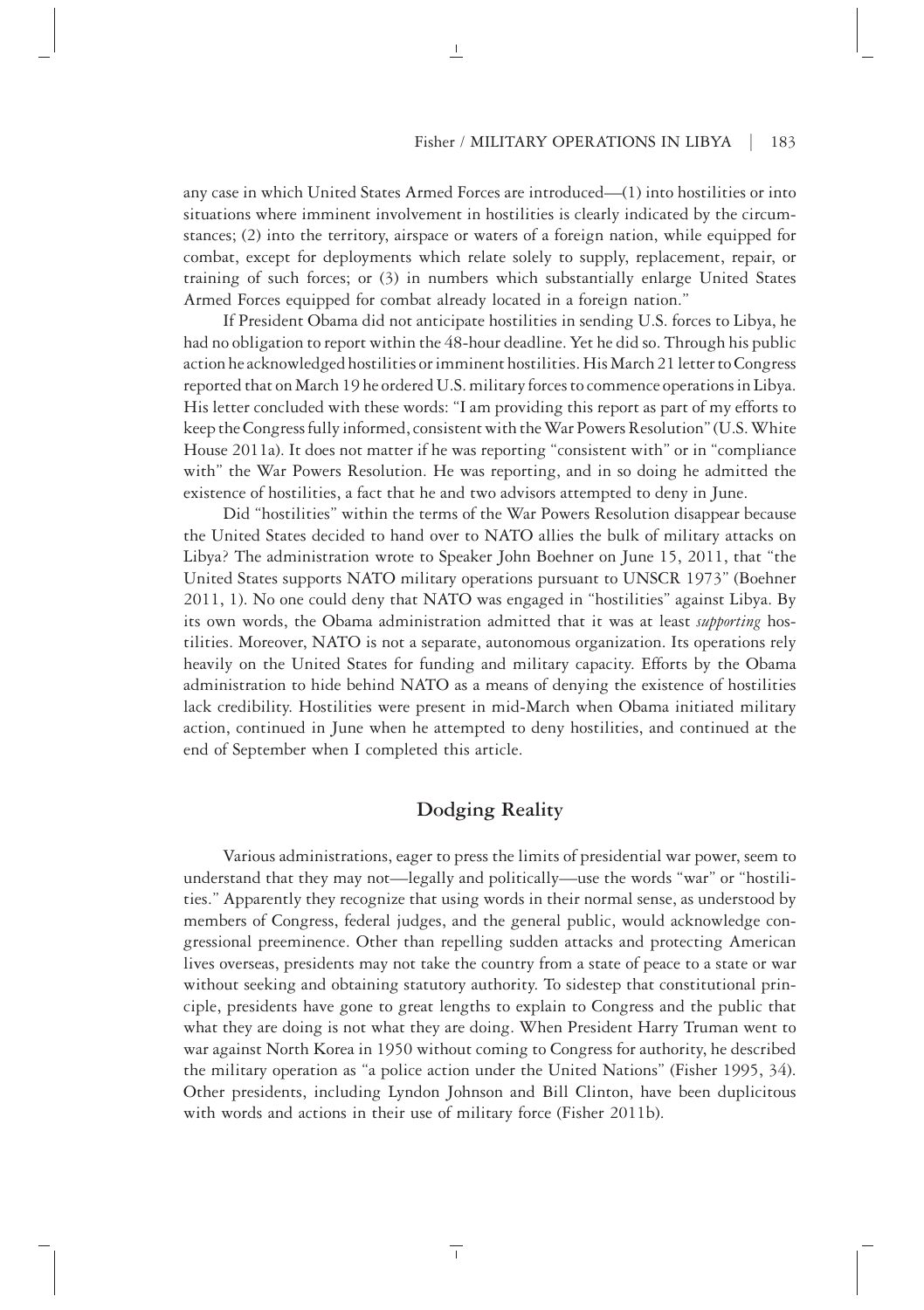## **"Non-Kinetic" Assistance**

In describing its military actions in Libya, the Obama administration distinguished between "kinetic" and "non-kinetic" actions, with the latter apparently referring to no use of military force. The March 21, 2011, letter from President Obama to Congress identified particular kinetic activities. U.S. forces had "targeted the Qadhafi regime's air defense systems, command and control structures, and other capabilities of Qadhafi's armed forces used to attack civilians and civilian populated areas" (U.S.White House 2011a). On May 20, in a letter to Congress, President Obama referred to U.S. participation that consists of "non-kinetic" support of the NATO operation. Activities not directly using military force included intelligence, logistical support, and search and rescue missions. The letter acknowledged continued applications of military force: "aircraft that have assisted in the suppression and destruction of air defenses in support of the no-fly zone" and "since April 23, precision strikes by unmanned aerial vehicles against a limited set of clearly defined targets in support of the NATO-led coalition's efforts" (U.S. White House 2011c, 1).

#### **Seeking Support from Senate Resolution 85**

OLC in its April 1 memo relied in part on legislative support from the Senate: "On March 1, 2011, the United States Senate passed by unanimous consent Senate Resolution 85. Among other things, the Resolution 'strongly condemn[ed] the gross and systematic violations of human rights in Libya, including violent attacks on protesters demanding democratic reforms,' 'call[ed] on Muammar Gadhafi to desist from further violence,' and 'urge[d] the United Nations Security Council to take such further action as may be necessary to protect civilians in Libya from attack, including the possible imposition of a no-fly zone over Libyan territory' " (U.S. Justice Department 2011, 2). Action by "unanimous consent" implies that senators strongly endorsed the resolution, but the legislative record provides no support for that impression. Even if there had been evidence of senators involved in drafting, debating, and adopting this language, a resolution passed by a single chamber contains no statutory support. Passage of Senate Resolution 85 reveals little other than marginal involvement by a few senators.

Resolution 7 of Senate Resolution 85 urged the Security Council "to take such further action as may be necessary to protect civilians in Libya from attack, including the possible imposition of a no-fly zone over Libyan territory." When was this no-fly language added to the resolution? Were senators adequately informed of this amendment? There is evidence they were not. The legislative history of Senate Resolution 85 is sparse. There were no hearings or committee report. The resolution was not referred to any committee. Sponsors of the resolution included ten Democrats (Bob Menendez, Frank Lautenberg, Dick Durbin, Kirsten Gillibrand, Bernie Sanders, Sheldon Whitehouse, Chuck Schumer, Bob Casey, Ron Wyden, and Benjamin Cardin) and one Republican (Mark Kirk).

There was *no debate* on Senate Resolution 85. It appears that the only senators on the floor were Senator Schumer and the presiding officer. Schumer asked for unanimous

 $\bot$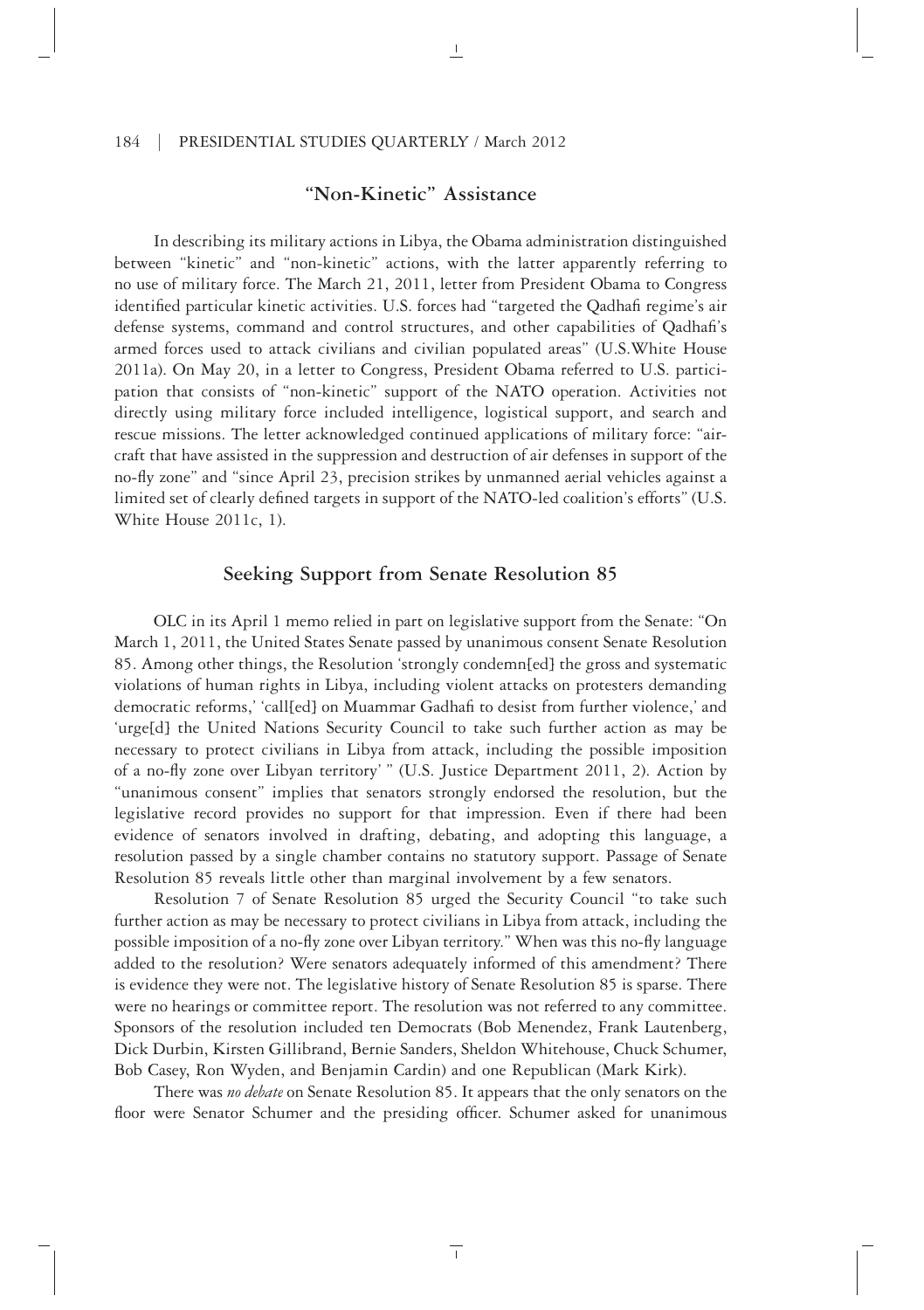#### Fisher / MILITARY OPERATIONS IN LIBYA | 185

consent to take up the resolution. No one objected, possibly because there was no one present to object. Senate "deliberation" took less than a minute. When one watches Senate action on C-SPAN, consideration of the resolution began at 4:13:44 p.m. and ended at 4:14:19: a total of 35 seconds. On March 30, Senator John Ensign (R-Nev.) objected that Senate Resolution 85 "received the same amount of consideration that a bill to name a post office has. This legislation was hotlined" (U.S. Congress 2011b, S1952). That is, Senate offices were notified by automated phone calls and e-mails of pending action on the resolution, often late in the evening when few senators are present. According to some Senate aides, "almost no members" knew that the no-fly zone language had been added to the resolution (Carroll 2011). At 4:03 p.m., through the hotlined procedure, Senate offices received Senate Resolution 85 with the no-fly zone provision but without flagging the significant change (Carroll 2011). Senator Mike Lee (R-Utah) noted, "Clearly, the process was abused. You don't use a hotline to bait and switch the country into a military conflict" (Carroll 2011). Senator Jeff Sessions (R-Ala.) remarked, "I am also not happy at the way some resolution was passed here that seemed to have authorized force in some way that nobody I know of in the Senate was aware that it was in the resolution when it passed" (U.S. Congress 2011c, S2010).

## **The "Mandate" for Military Action**

President Obama's speech to the nation on March 28, 2011, described his Libyan actions in this manner: "The United States has done what we said we would do." His reference to "the United States" did not mean the executive and legislative branches working jointly. Obama alone made the military commitment. He did identify some supporting political institutions: "We had a unique ability to stop the violence: an international mandate to action, a broad coalition prepare to join us, the support of Arab countries, and a plea for help from the Libyan people themselves" (U.S. White House 2011b, 3). Absent from this picture were Congress and the American people. President Obama in this speech spoke of "a plea for help from the Libyan people themselves." He offered his support "for a set of universal rights, including the freedom for people to express themselves" and for governments "that are ultimately responsive to the aspirations of the people" (U.S. White House 2011b, 4). Yet throughout this period there had been no effort by the president or his administration to listen to the American people or secure their support.

On May 20, in a letter to Congress, President Obama said that he acted militarily against Libya "pursuant to a request from the Arab League and authorization by the United Nations Security Council" (U.S. White House 2011c, 1). Obama went beyond the Security Council resolution in several ways, such as attempting regime change and giving direct aid to the rebels. When the administration submitted its June 15 report to Congress, it claimed that President Obama acted militarily in Libya "with a mandate from the United Nations" (Boehner 2011, 1). There is only one permitted mandate under the U.S. Constitution for the use of military force against another nation that has not attacked or threatened the United States. That mandate must come from Congress.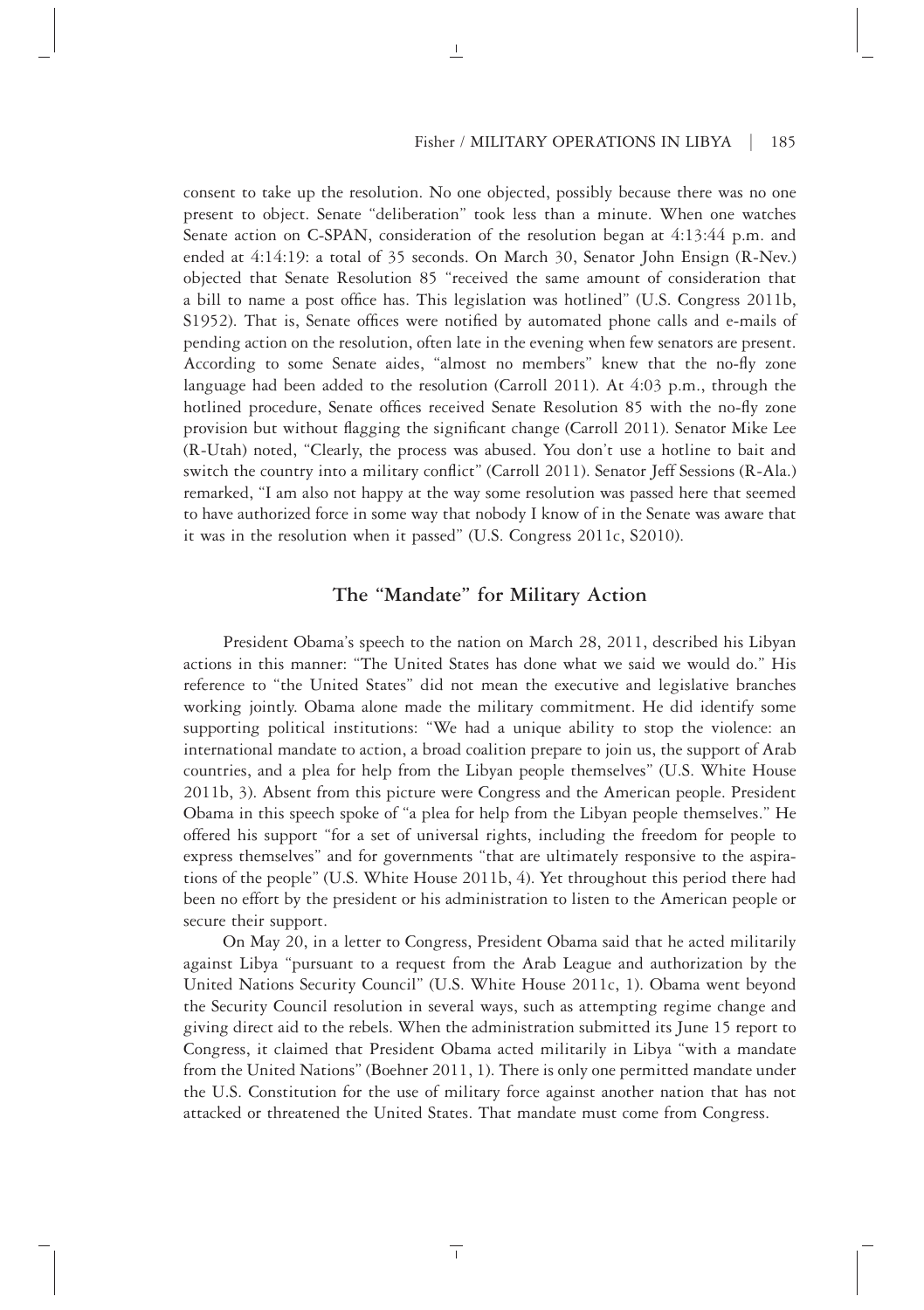Senate Joint Resolution 20, introduced on June 21, 2011, was designed to authorize the use of U.S. armed forces in Libya. In two places the resolution uses the word "mandate." Security Council Resolution 1970 "mandates international economic sanctions and an arms embargo." Security Council Resolution 1973 "mandates 'all necessary measures' to protect civilians in Libya, implement a 'no-fly zone', and enforce an arms embargo against the Qaddafi regime." The Security Council cannot mandate, order, or command the United States. Under the U.S. Constitution, mandates come from laws enacted by Congress.

## **Presidential Obfuscation**

When presidents and executive officials attempt to defend military actions that cannot be justified by talking straight, they resort to what can accurately be called "double-talk." This term may appear to be too crude and unscholarly when analyzing the presidency, but its meaning fits the conduct. Double-talk is defined as "language used to deceive, usually through concealment or misrepresentation of truth" (*Merriam Webster's Collegiate Dictionary* 1993, 347). Another dictionary explains that the term "appears to be earnest and meaningful but in fact is a mixture of sense and nonsense." It produces in the listener "a strong suspicion that he is either hard of hearing or slowing going mad." The language is typically "inflated, involved, and often deliberately ambiguous" (*Webster's Third New International Dictionary* 1993, 679). Presidents frequently use double-talk, deception, and false statements in their efforts to justify military initiatives (Fisher 2010).

As with previous Presidents, Barack Obama has a record of speaking with inconsistency and incoherence. Whether it is deliberate or careless is difficult to judge. People called upon to talk frequently and at length about many subjects are apt to make errors. It is especially damaging to the nation when presidents speak at cross-purposes when engaging in military operations. David Bromwich, writing in the *New York Review of Books*, commented on Obama's shortcomings with speech. He has "an unfortunate propensity to be specific when it would serve him well to avoid particulars, and to become vague at times when dates, names, numbers, or 'a line in the sand' is what is needed to clarify a policy." With regards to Libya, Obama was at times specific. The American commitment would last "days, not weeks" (Bromwich 2011, 8). When Bromwich wrote, the commitment had lasted almost three months. When I completed this article, the commitment exceeded six months and was still continuing. Unable to predict military commitments, Obama would have been wise to avoid the "days" imagery. But he had political motivations to be specific. He wanted to assure Congress and the American public that his initiative, however questionable it was legally and constitutionally, would be of short duration. Specificity proved politically costly.

In another analysis of Obama's inability to speak clearly, Drew Westen writing for the *New York Times* confessed, "Like most Americans, at this point, I have no idea what Barack Obama—and by extension the party he leads—believes on virtually any issue." He called attention to Obama's pattern of "presenting inconsistent positions with no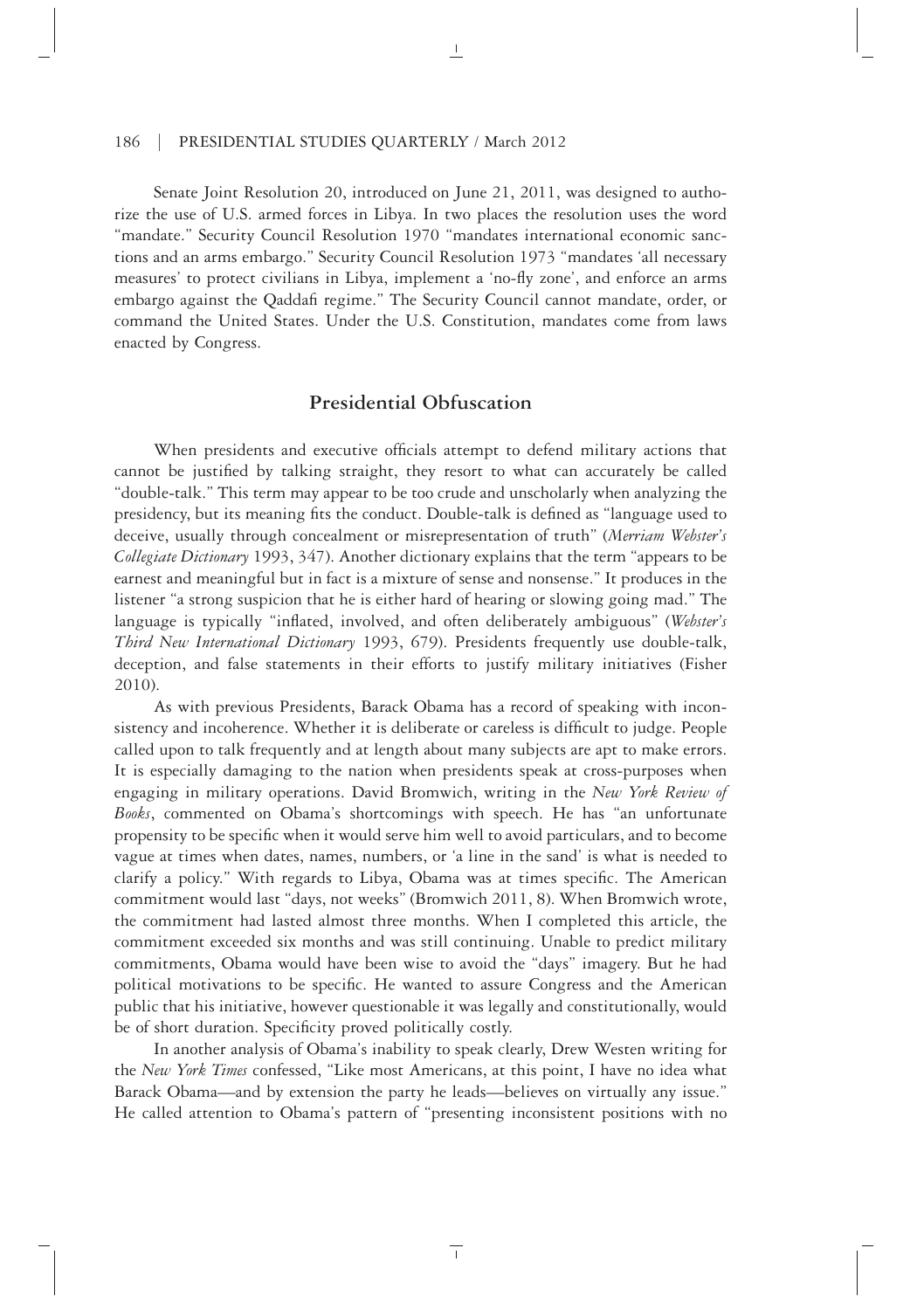apparent recognition of their incoherence." Westen wondered why Obama seemed "so compelled to take both sides of every issue, encouraging voters to project whatever they want on him, and hoping they won't realize which hand is holding the rabbit" (2011, 7).

Westen's article provoked several letters to the *New York Times*, expressing comparable themes. One reader described Obama as an "amateur," someone who was "feckless except when it comes to rhetoric." Another expressed frustration with Obama's "inability to stick up for all the lofty goals he articulated (and hooked me with) during the campaign." To another, Obama's "centrist posture is an expression of a lifelong struggle to please people and make sense of what it means to be both black and white." A similar observation: "He is the same person he described in 'Dreams From My Father,' as unsure of his own identity and obsessively seeking acceptance from others, all others" (Letters 2011, A18).

These traits by President Obama appear in a key speech he delivered at the State Department on May 19, 2011. It was an opportunity to address what he called the "extraordinary change taking place in the Middle East and North Africa," a public uprising against centralized authority frequently referred to as the "Arab Spring." He called attention to voices in Cairo, Sanaa, Benghazi, and Damascus that hungered for freedom: "These shouts of human dignity are being heard across the region. And through the moral force of nonviolence, the people of the region have achieved more change in six months than terrorists have accomplished in decades" (U.S. White House 2011e, 2). The principle of nonviolence is repeated several times: "The United States opposes the use of violence and repression against the people of the region." That line provoked applause. Toward the end of his speech he strongly defended "the moral force of nonviolence" (U.S. White House 2011e, 6).

How could Obama speak about the principle of nonviolence after he had unleashed military force against Libya? He could not speak coherently about nonviolence. At the very end of his speech he reminded the audience that the "scenes of upheaval" in the region might be "unsettling" but were "not unfamiliar." As he explained, "our own nation was founded through a rebellion against an empire." The nation of America appeared after a "War of Independence." In addition, the American people had "fought a painful Civil War that extended freedom and dignity to those who were enslaved" (U.S. White House 2011e, 6). Obama was in no position to intellectually uphold the principle of nonviolence.

Obama had difficulty in defending another basic principle. He reminded the audience that one of his first acts as president was to deliver a speech at Cairo where he began "to broaden our engagement based upon mutual interests and mutual respect." He believed then "and I believe now—that we have a stake not just in the stability of nations, but in the self-determination of individuals." There could be "no doubt that the United States of America welcomes change that advances self-determination and opportunity." He explained that the United States "supports a set of universal rights," and among those rights are free speech, the freedom of peaceful assembly, the freedom of religion, equality of men and women under the rule of law, "and the right to choose your own leaders" (U.S. White House 2011e, 2-3).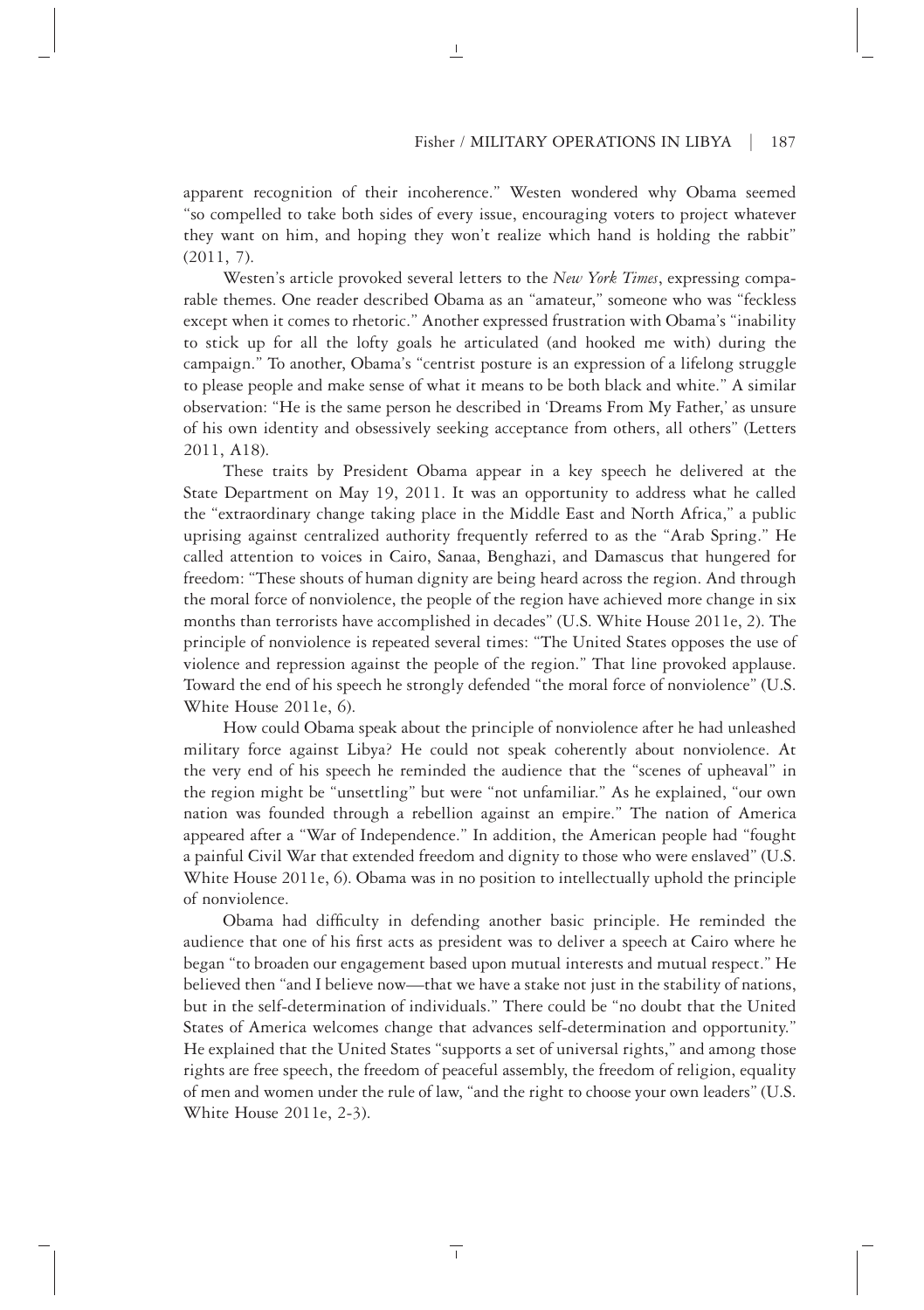At the very moment of uttering those words, Obama was in the process of forcing regime change in Libya to drive Colonel Qaddafi out of power. Moreover, he supported the Syrian people in urging a transition to democracy and advised President Assad to either "lead that transition, or get out of the way" (U.S. White House 2011e, 3). Having temporized on the fate of President Mubarak in Egypt, he finally supported his removal. As for President Saleh in Yemen, he urged that he "follow through on his commitment to transfer power" (U.S. White House 2011e, 3). Nothing in those remarks about nonviolence and self-determination carry any evidence of consistency, coherence, or commitment to fundamental constitutional principles.

## **References**

- Boehner, John A. 2011. Letter submitted to Speaker Boehner on June 15 by Joseph E. Macmanus, Acting Assistant Secretary of Legislative Affairs, Department of State, and Elizabeth L. King, Assistant Secretary of Legislative Affairs, Department of Defense.
- Bromwich, David. 2011. "Obama: His Words & His Deeds." *New York Review of Books*, July 14.
- Bumiller, Elizabeth, and Kareen Fahim. 2011. "U.S.-Led Assaults Hit Tripoli Again: Objective is Near." *New York Times*, March 22.
- Carroll, Conn. 2011. "How the Senate was Bait and Switched into War." http://washingtonexaminercom/print/blogs/beltway-confidential/2011/04-how-senate-was-bait-and-switched-war.
- Denyer, Simon, and Leila Fadel. 2011. "NATO Bombards Gaddafi Government Complex in Tripoli." *Washington Post*, April 25.
- DeYoung, Karen, and Colum Lynch. 2011. "U.N. Council Opens Door to Strikes in Libya." *Washington Post*, March 18.
- Eagleton, Thomas F. 1974. *War and Presidential Power: A Chronicle of Congressional Surrender*. New York: Liveright.
- Farhenhold, David A. 2011. "Obama's Reasoning on Libya Criticized." *Washington Post*, June 21.
- Fina, Peter, and Greg Jaffe. 2011. "U.S. Jets Strike Gaddafi's Ground Forces." Washington Post, *Washington Post*, March 21.
- Fisher, Louis. 1995. "The Korean War: On What Legal Basis Did Truman Act?" *American Journal of International Law* 89 (1): 21-39. http://loufisher.org/docs/wp/425.pdf.
	- ———. 1997. "Sidestepping Congress: Presidents Acting Under the UN and NATO." *Case Western Reserve Law Review* 47 (4): 1237-79. http://loufisher.org/docs/wp/424.pdf.
- ———. 2010. "When Wars Begin: Misleading Statements by Presidents." *Presidential Studies Quarterly* 40 (1): 171-84. http://loufisher.org/docs/wi/432.pdf.
- ———. 2011a. "Obama's U.N. Authority?" *National Law Journal*, April 18. http://loufisher.org/docs/ wplibya/authority/pdf.
- ———. 2011b. "Parsing the War Power." *National Law Journal*, July 4. http://loufisher.org/docs. wplibya/parsing.pdf.
- Kirkpatrick, David D., and Thom Shanker. 2011. "Libyan Rebels Advance in West; U.S. Will Deploy Armed Drones." *New York Times*, April 22.
- Koh, Harold Hongju. 2011. Legal Advisor U.S. Department of State, "Statement Regarding Use of Force in Libya," March 26, appearing before the American Society of International Law Annual Meeting, Washinton, DC. http://www.state.gov/s/l/releases/remarks/159201.htm (accessed December 19, 2011).
- Letters. 2011. "Obama as a Hope, and as a President." *New York Times*, August 11.
- *Merriam Webster's Collegiate Dictionary*. 10th ed. 1993. Springfield, MA: Merriam-Webster, Inc.
- Myers, Steven Lee, and Rachel Donadio. 2011. "U.S. Seeks to Aid Libyan Rebels with Seized Assets." *New York Times*, May 6.
- Obama, Barack. 2007. "Barack Obama's Q&A." *Boston Globe*, December 20. http://boston.com/news/ politics/2008/specials/CandidateQA/ObamaQA.

 $\top$